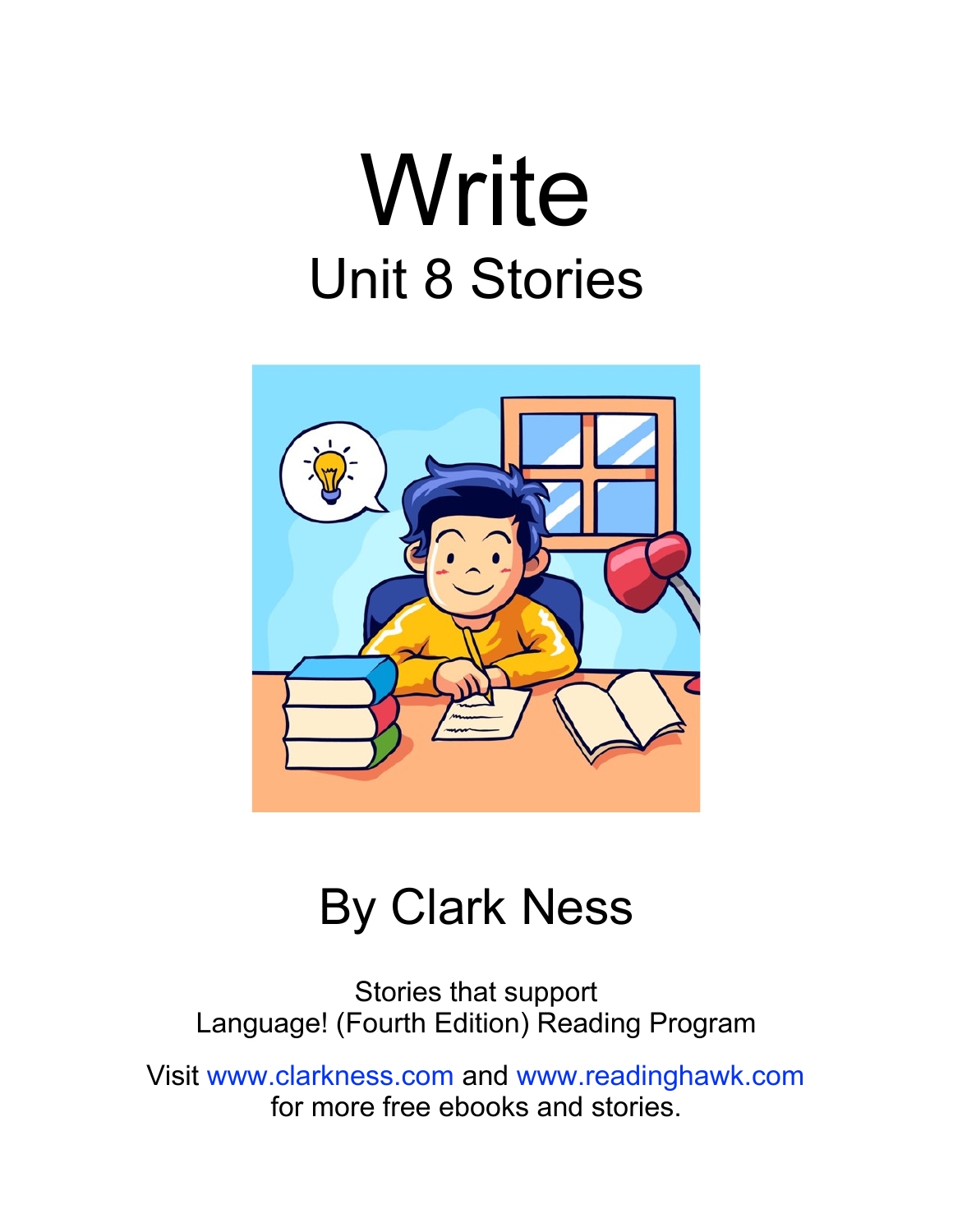### **Write**



# I am Frank. I can write. I can write about a cat. I can write about a fish. I can write about a catfish.

Story Level - Unit 8 24 words in text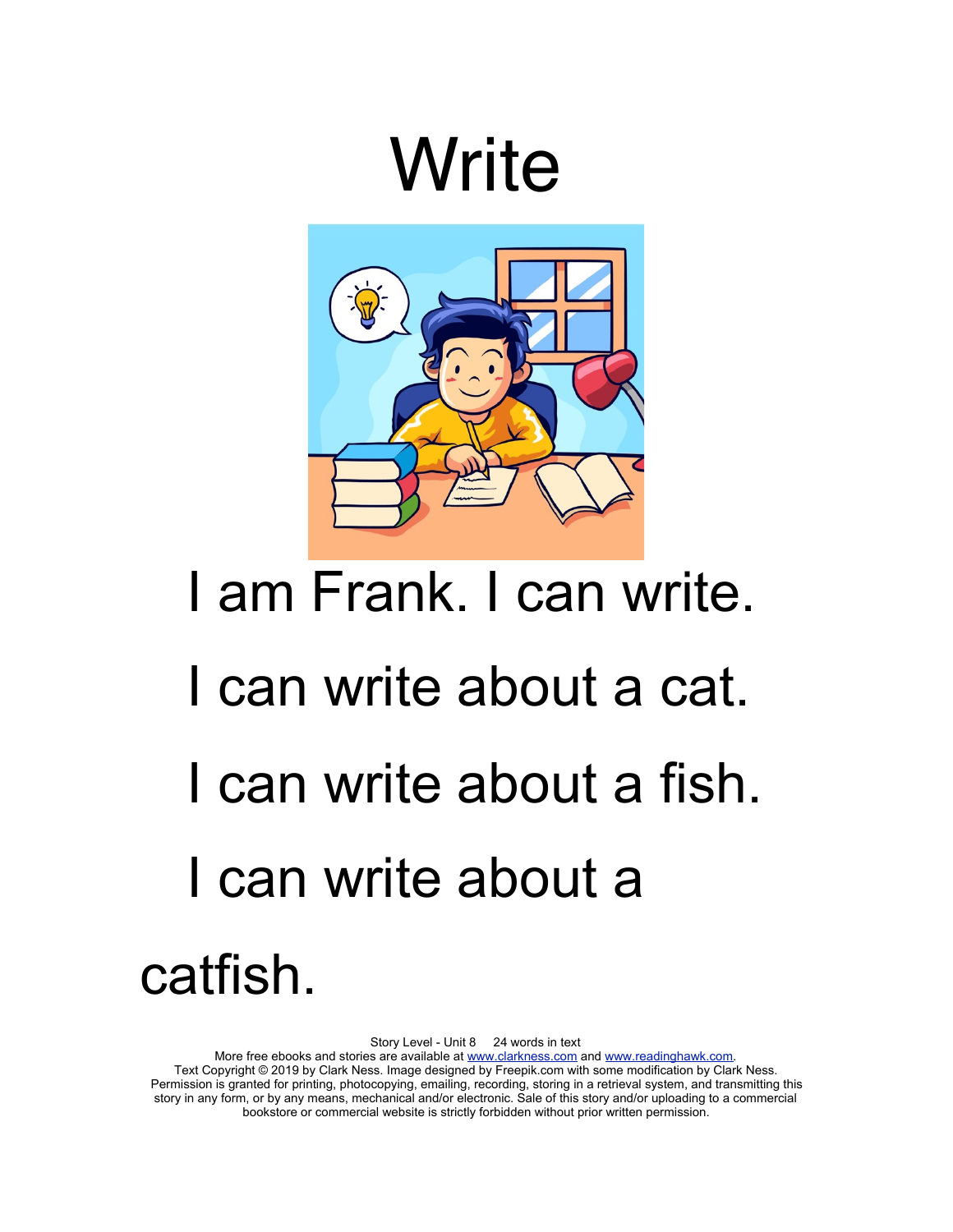

### This is Bless.

### "I am a mom," said

#### Bless.

### She has a dish that was in the sink.

Story Level - Unit 8 18 words in text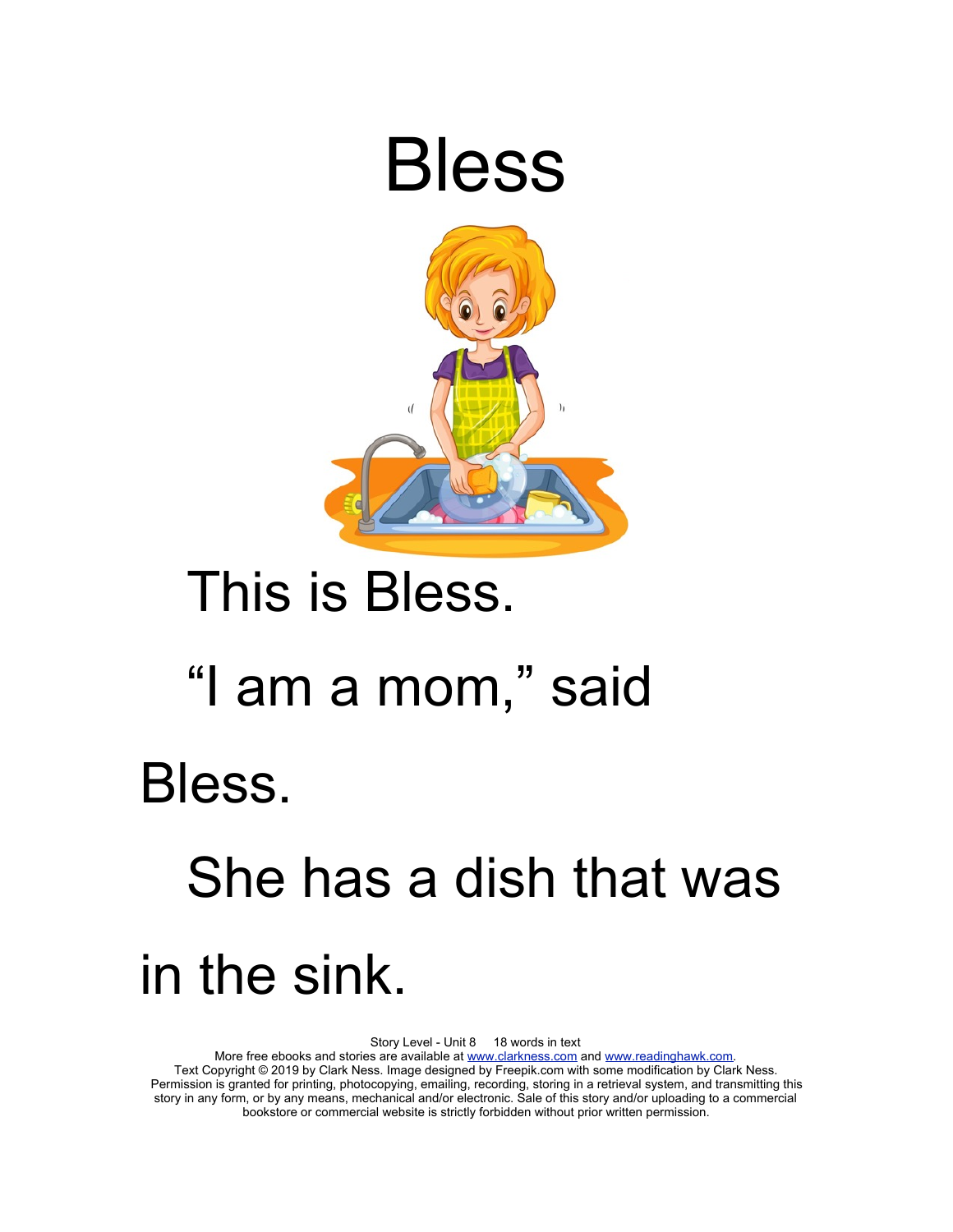

### This is Mesh.

# Mesh dresses as a witch. She has a big hat. She has a black cat. The black cat is Ash.

Story Level - Unit 8 23 words in text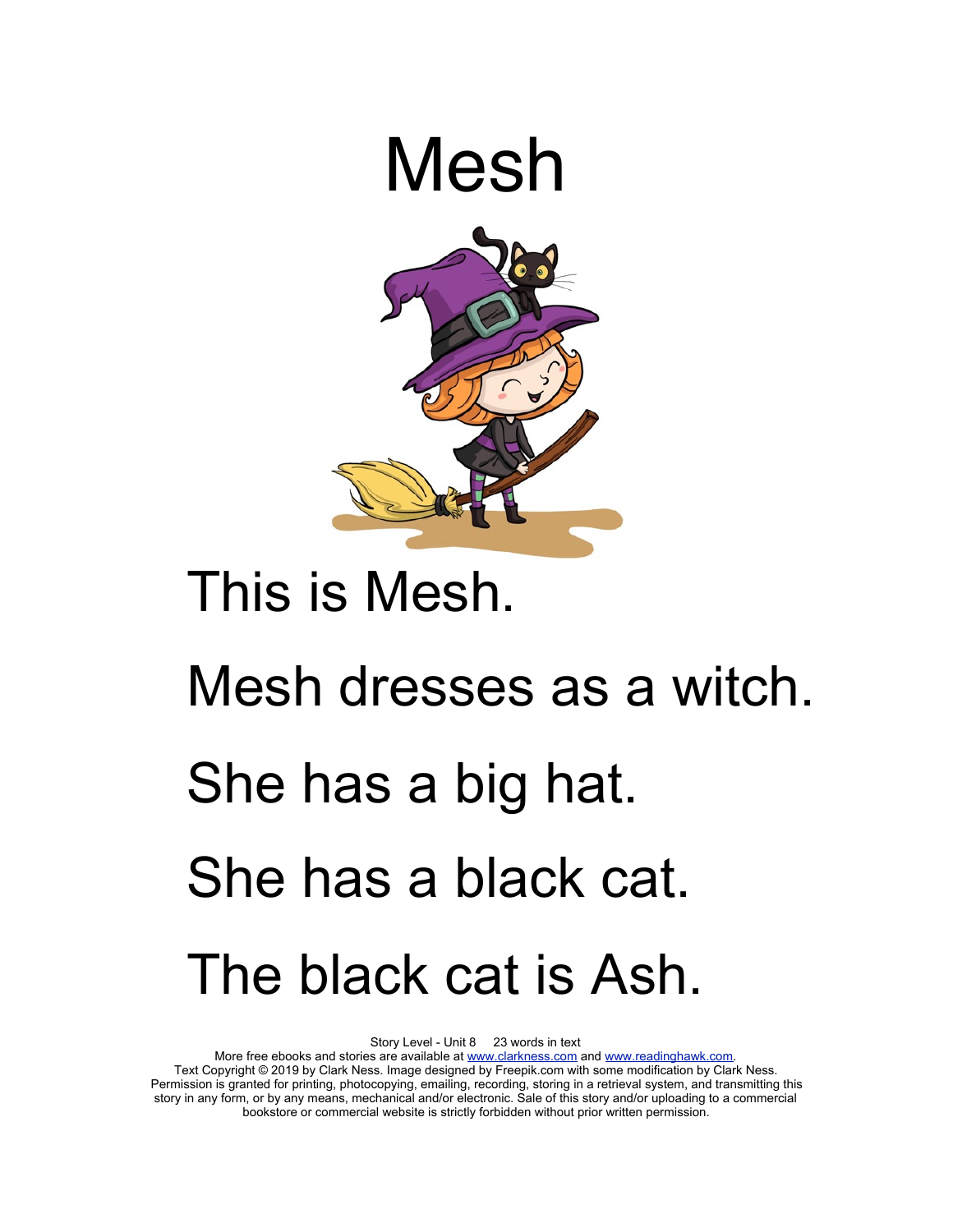# Shin Can Think



# This is Shin. She can sit. Shin can think. She can sit and think. Shin can think about her dog.

Story Level - Unit 8 20 words in text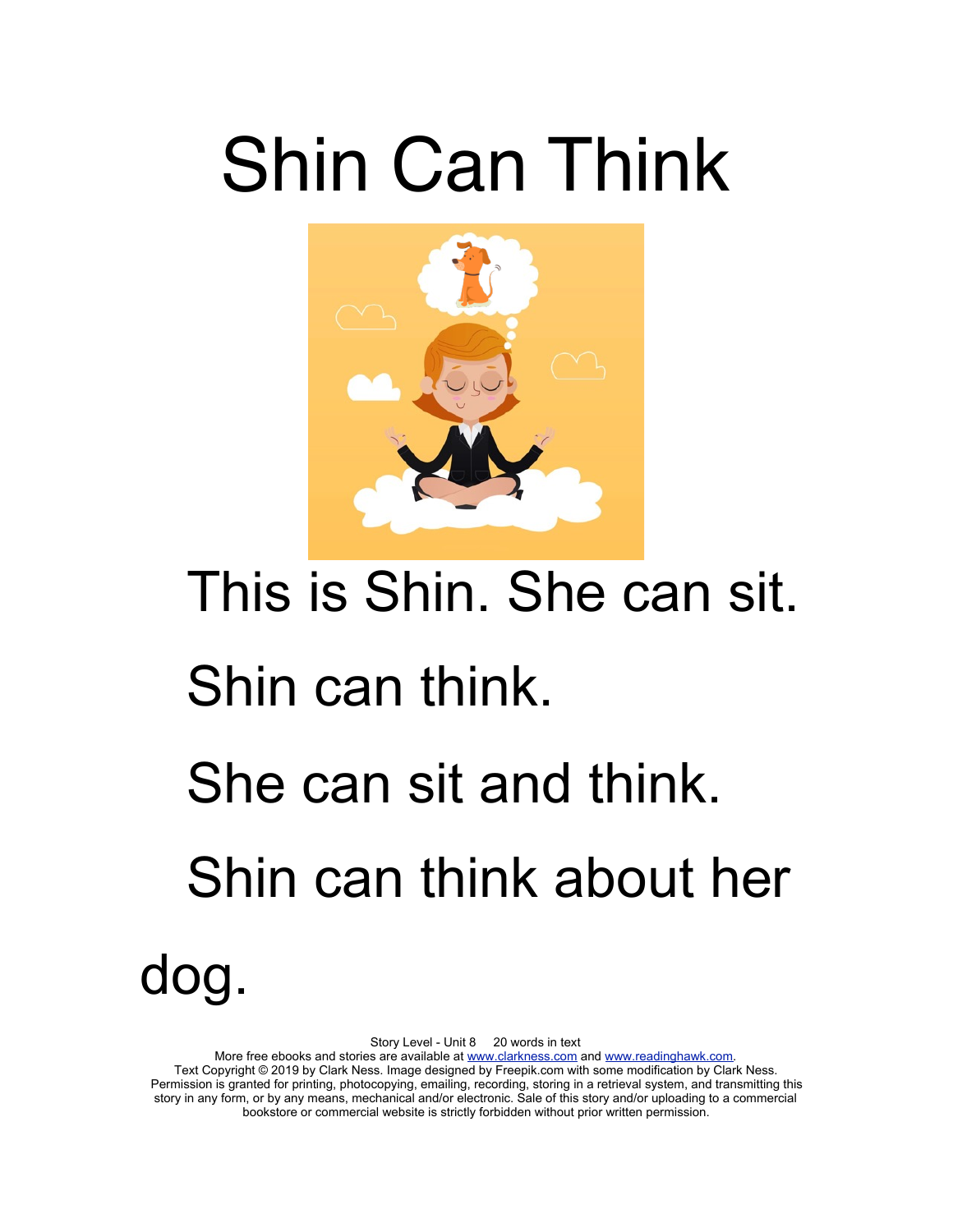

### This is cash.

#### There is a lot of cash

here.

### A bank has cash. A bank has a lot of cash.

Story Level - Unit 8 21 words in text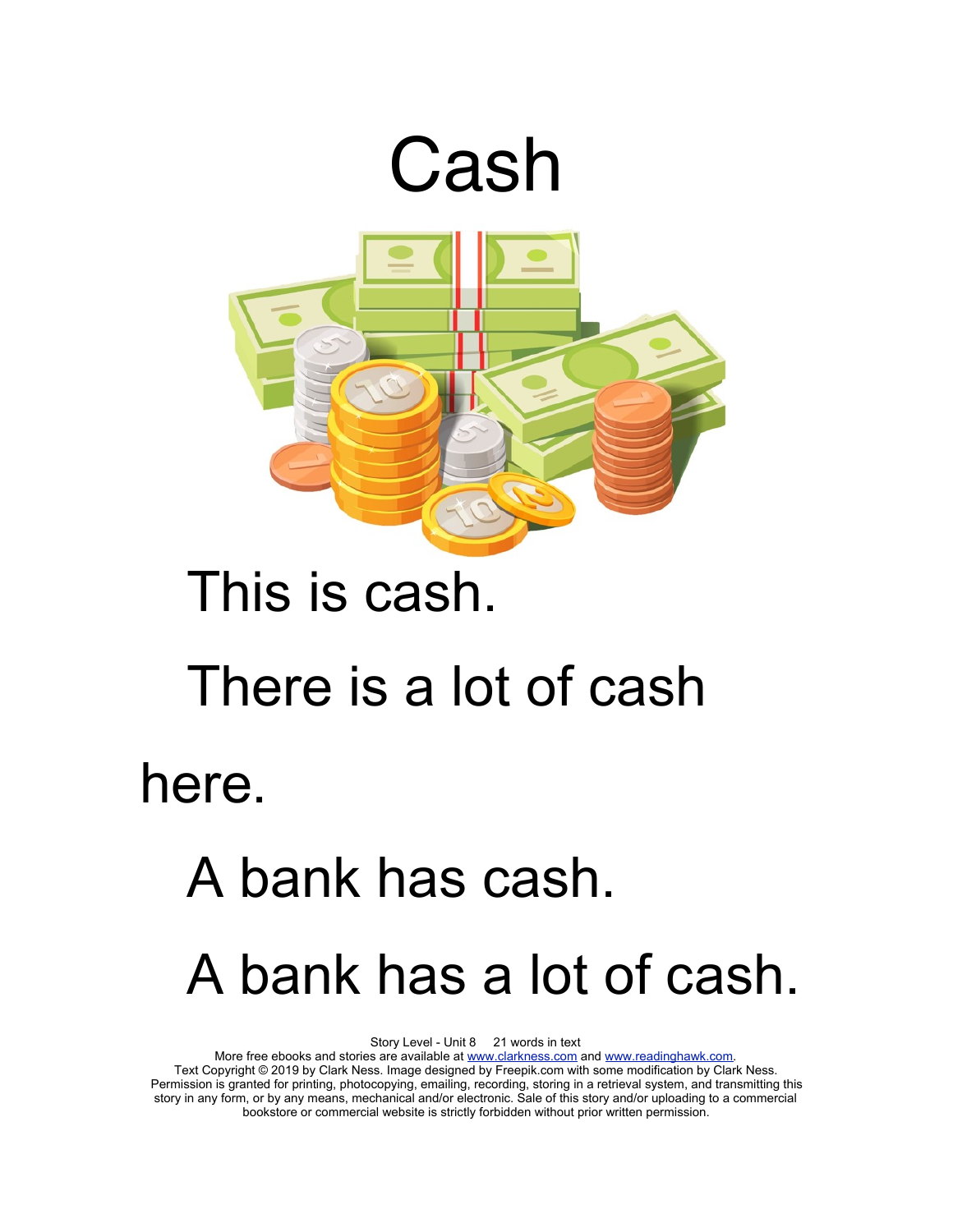

### "I am Hop," said the frog with a grin.

## "I am a frog," said Hop. "I am a king. I am Hop the frog king," said Hop.

Story Level - Unit 8 27 words in text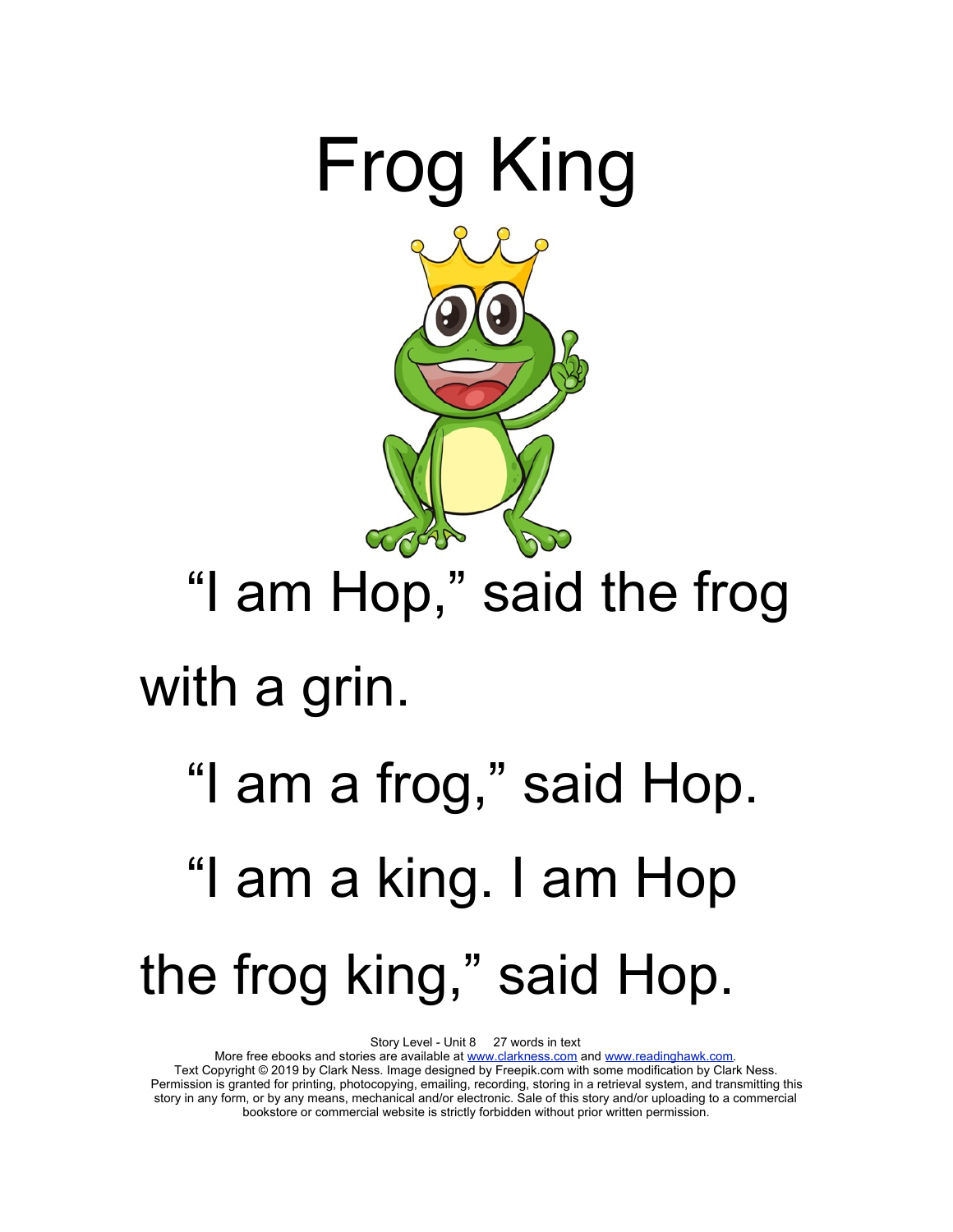## Bell and Bill Shop



### Bell and Bill can shop.

### "I get a thrill when I

### shop," said Bell.

"It is a blast to shop,"

### said Bill.

Story Level - Unit 8 22 words in text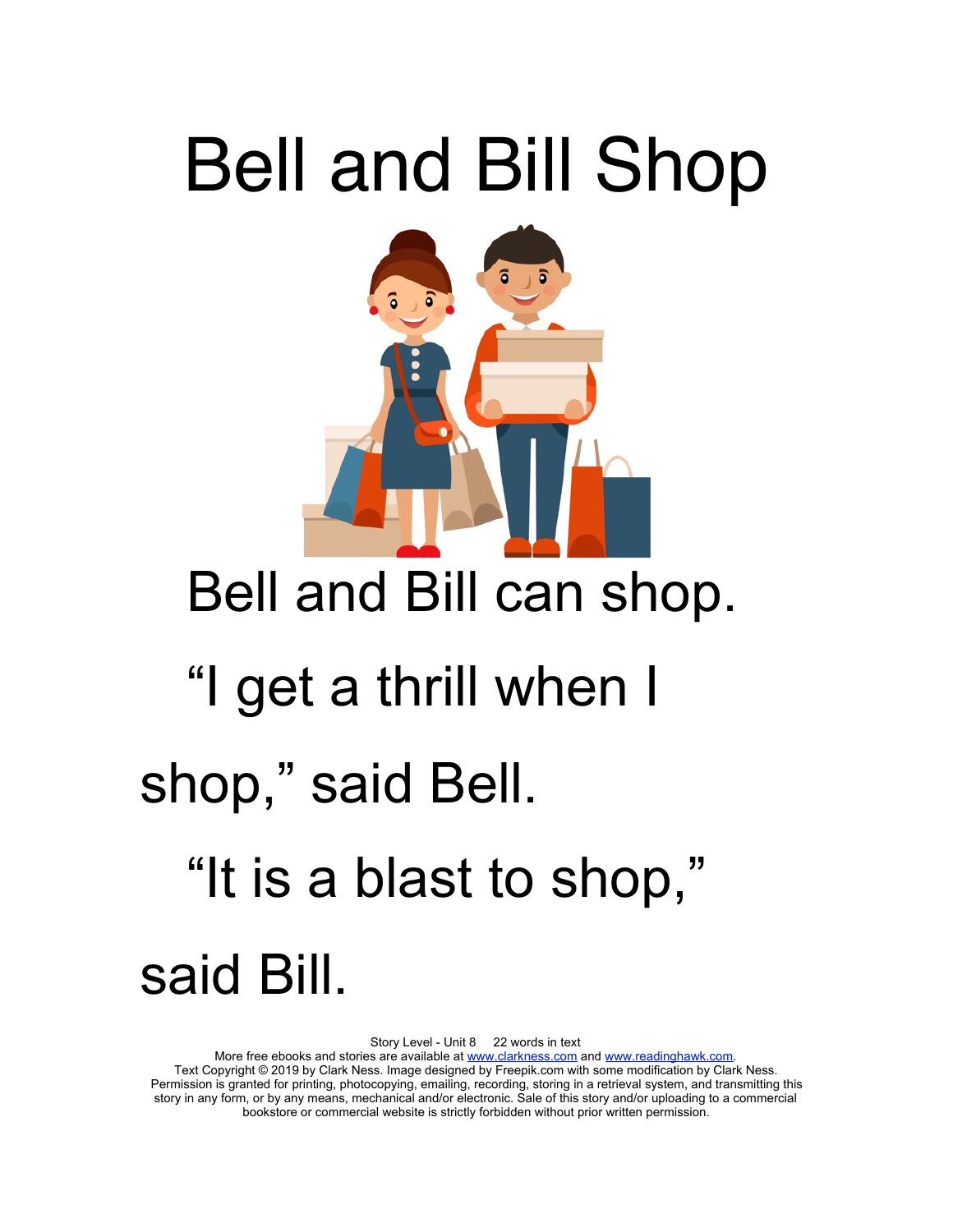### Rich Sang



### Rich and Bell sat on a

#### bench.

## Rich sang a song. "I am fond of that song that you sang," said Bell.

Story Level - Unit 8 22 words in text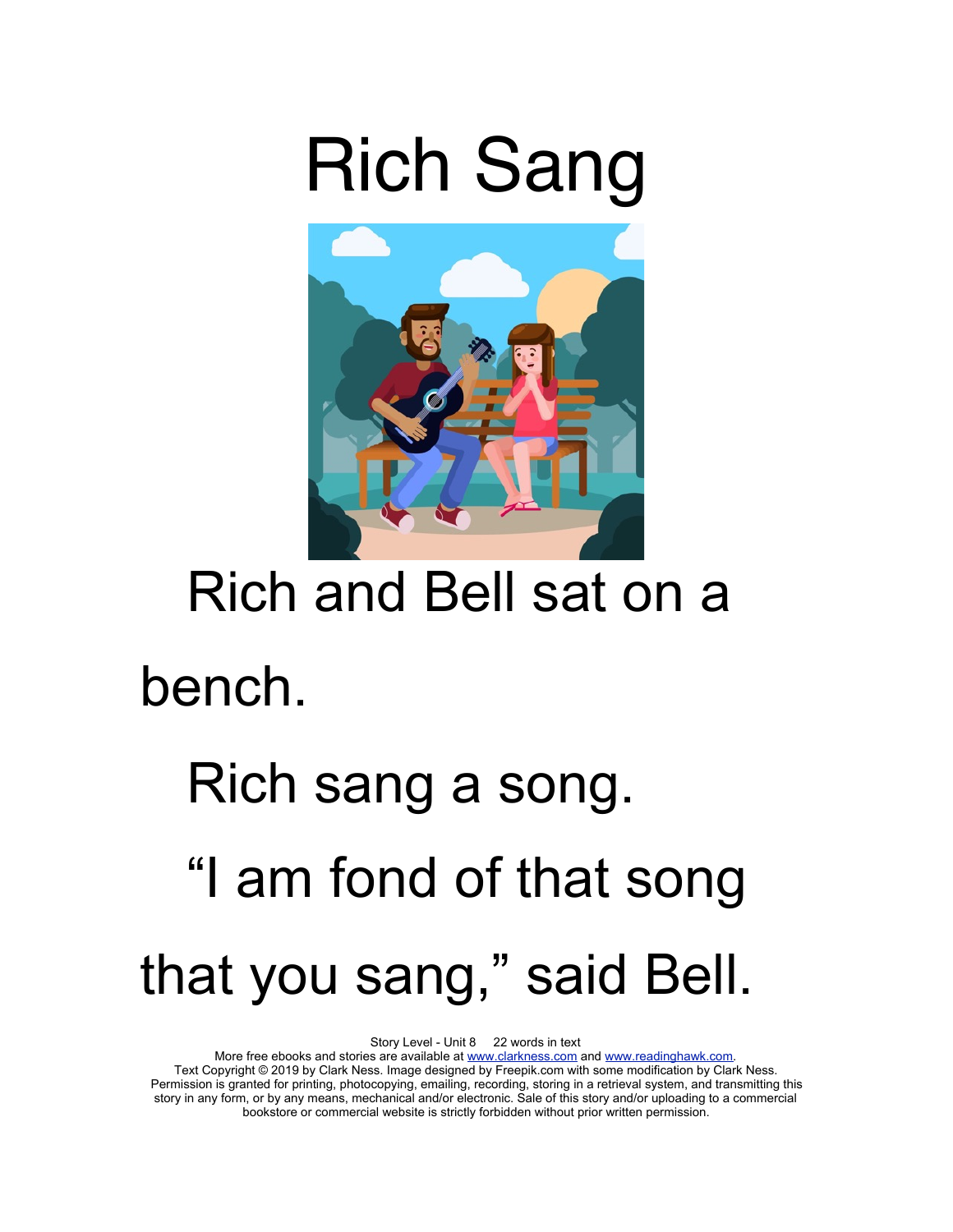

### This is Dash. Dash has a drink.

## "I have a drink. I can drink this drink. It will give me strength," said Dash.

Story Level - Unit 8 23 words in text